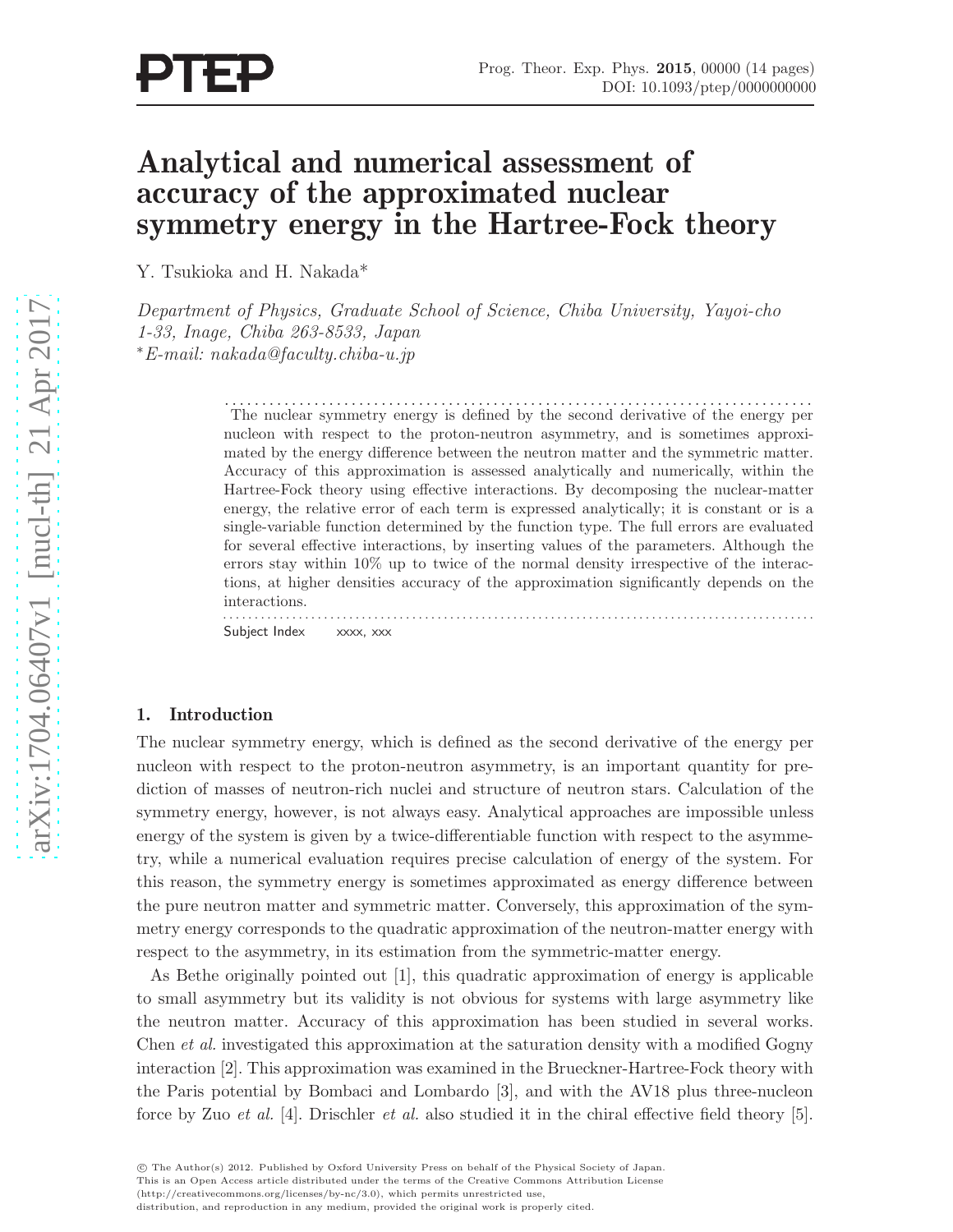It should be mentioned that Wellenhofer et. al. pointed out that the approximation is not valid at certain temperatures [6].

We reinvestigate accuracy of the approximation of the symmetry energy at zero temperature within the Hartree-Fock theory, by using effective interactions which have been tested for structure of finite nuclei. This enables analytical arguments, by which origin of the errors can be examined term by term. Then the errors can be numerically estimated by inserting values of the parameters. In practice we adopt six effective interactions; the Skyrme interactions SkM<sup>∗</sup> [7] and SLy4 [8], the Gogny interactions D1S [9] and D1M [10], and the M3Y-type interactions M3Y-P6 and M3Y-P7 [11].

This paper is organized as follows. In Sect. 2, we decompose the nuclear-matter energy, the symmetry energy, and its error. From Sect. 3 to 5, we evaluate the relative errors of individual terms. Section 3 is devoted to the errors whose analytical forms are independent of the effective Hamiltonian. The errors specific to the Skyrme and finite-range (Gogny and M3Y-type) effective interactions are analytically investigated in Sect. 4 and 5, respectively. The numerical results of errors for symmetry energy are displayed and discussed in Sect. 6. Section 7 provides a summary of the paper.

#### 2. Decomposition of energies and errors

In this section, we shall give expressions of the symmetry energy  $a_t(\rho)$  and its approximation  $\tilde{a}_t(\rho)$ , by decomposing them into several terms. Correspondingly, the errors of the symmetry energy can be decomposed as well.

#### 2.1. Effective Hamiltonian

In this paper, we handle the homogeneous nuclear matter with the spin degeneracy in the Hartree-Fock theory.

Because of the homogeneity, the single-particle wave function is written as a plane wave,

$$
\varphi_{\mathbf{k}\sigma\tau}(\mathbf{r}) = \frac{1}{\sqrt{\Omega}} e^{i\mathbf{k}\cdot\mathbf{r}} \chi_{\sigma} \chi_{\tau} , \qquad (1)
$$

where k denotes the momentum and  $\Omega$  is the volume of the system, for which we shall take  $\Omega \to \infty$  later.  $\chi_{\sigma}(\chi_{\tau})$  is the spin (isospin) wave function.

The effective Hamiltonian of the system consists of the kinetic energy and the effective interaction,

$$
H = K + V; \quad K = \sum_{i} \frac{p_i^2}{2M}, \quad V = \sum_{i < j} v_{ij}, \tag{2}
$$

where i and j are indices of nucleons. The effective interaction  $V$  is comprised of the central term, the LS term and the tensor (TN) term. In the homogeneous matter, the LS term and the TN term can be neglected. We therefore treat only the central term, which may contain usual two-body interaction and density-dependent interaction. For the latter we assume contact form. We then have

$$
v_{12} = v_{12}^{(\text{C})} + v_{12}^{(\text{DD})};
$$
  
\n
$$
v_{12}^{(\text{C})} = \sum_{n} (t_{n}^{(\text{SE})} P_{\text{SE}} + t_{n}^{(\text{TE})} P_{\text{TE}} + t_{n}^{(\text{SO})} P_{\text{SO}} + t_{n}^{(\text{TO})} P_{\text{TO}}) f_{n}(r_{12}),
$$
  
\n
$$
v_{12}^{(\text{DD})} = t_{\rho}^{(\text{SE})} P_{\text{SE}} [\rho(\mathbf{r}_{1})]^{\alpha} \delta(\mathbf{r}_{12}) + t_{\rho}^{(\text{TE})} P_{\text{TE}} [\rho(\mathbf{r}_{1})]^{\beta} \delta(\mathbf{r}_{12}),
$$
\n(3)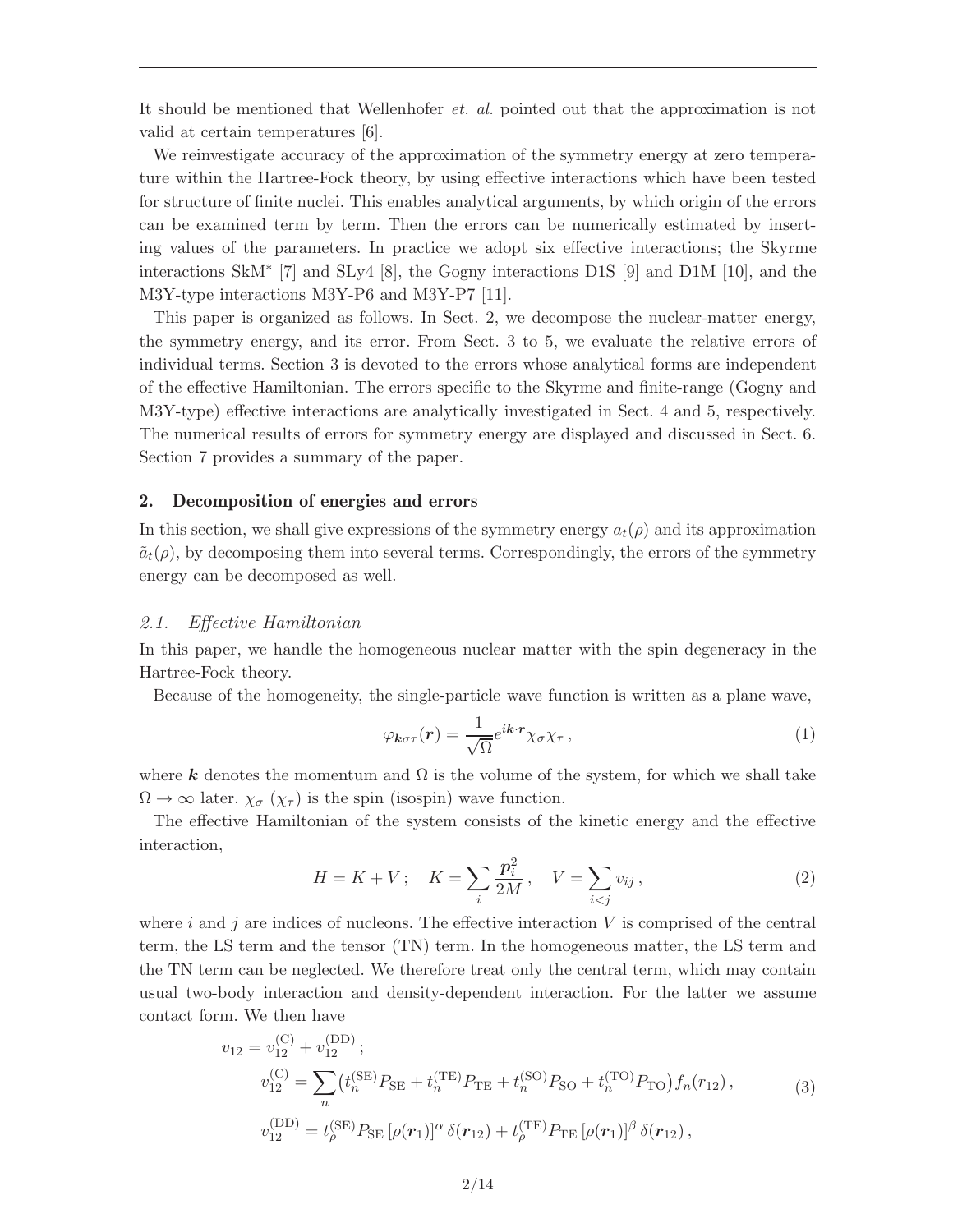where  $f_n(r_{12})$  is an appropriate function of  $r_{12} = |r_{12}|$  with  $r_{12} = r_1 - r_2$ . In this paper, we treat the Skyrme, the Gogny, and the M3Y-type interactions. Correspondingly,  $f_n(r_{12})$  is the  $\delta$ -function (with and without momentum-dependence), the Gauss function, or the Yukawa function. The effective interactions have range parameters, and the index  $n$  distinguishes the range. All kinds of t in the above equation are strength parameters.  $P_{\text{TE}}$ ,  $P_{\text{TO}}$ ,  $P_{\text{SE}}$ , and PSO are projection operators to Singlet-Even, Triplet-Even, Singlet-Odd, and Triplet-Odd two-particle states, and they are related to the spin exchange operator  $P_{\sigma}$  and the isospin exchange operator  $P_{\tau}$  as follows,

$$
P_{\text{SE}} = \frac{1 - P_{\sigma}}{2} \frac{1 + P_{\tau}}{2}, \quad P_{\text{TE}} = \frac{1 + P_{\sigma}}{2} \frac{1 - P_{\tau}}{2},
$$
  
\n
$$
P_{\text{SO}} = \frac{1 - P_{\sigma}}{2} \frac{1 - P_{\tau}}{2}, \quad P_{\text{TO}} = \frac{1 + P_{\sigma}}{2} \frac{1 + P_{\tau}}{2}.
$$
\n(4)

We can rewrite  $v_{12}^{(C)}$  as follows,

$$
v_{12}^{(C)} = \sum_{n} (t_{n}^{(W)} + t_{n}^{(B)}P_{\sigma} - t_{n}^{(H)}P_{\tau} - t_{n}^{(M)}P_{\sigma}P_{\tau})f_{n}(r_{12});
$$
  
\n
$$
t_{n}^{(W)} = (t_{n}^{(SE)} + t_{n}^{(TE)} + t_{n}^{(SO)} + t_{n}^{(TO)})/4,
$$
  
\n
$$
t_{n}^{(B)} = (-t_{n}^{(SE)} + t_{n}^{(TE)} - t_{n}^{(SO)} + t_{n}^{(TO)})/4,
$$
  
\n
$$
t_{n}^{(H)} = (-t_{n}^{(SE)} + t_{n}^{(TE)} + t_{n}^{(SO)} - t_{n}^{(TO)})/4,
$$
  
\n
$$
t_{n}^{(M)} = (t_{n}^{(SE)} + t_{n}^{(TE)} - t_{n}^{(SO)} - t_{n}^{(TO)})/4.
$$
 (5)

# 2.2. Decomposition of energy per nucleon

With the wave function of Eq.  $(1)$  and the effective Hamiltonian of Eqs.  $(2)$ ,  $(3)$ , the energy per nucleon  $\mathcal E$  can be expressed in the following manner, as was derived in Ref. [12]. We consider a function  $\mathcal W$  as

$$
\mathcal{W}(k_{\tau}, k_{\tau'}) = \int_{k_1 \le k_{\tau}} d^3 k_1 \int_{k_2 \le k_{\tau'}} d^3 k_2 \, \tilde{f}_n(|\mathbf{k}_{12} - \mathbf{k}'_{12}|), \tag{6}
$$

where  $\tilde{f}(q)$  signifies the Fourier transform of  $f(r)$ ;  $\tilde{f}(q) = \int d^3r f(r)e^{-i\boldsymbol{q}\cdot \boldsymbol{r}}$ .  $k_{12}$  and  $k'_{12}$  represent relative momenta of the initial and the final states. Since  $k_{12} = k'_{12}$  in the Hartree (*i.e.*, direct) term and  $\mathbf{k}_{12} = -\mathbf{k}'_{12}$  in the Fock (*i.e.*, exchange) term, contributions of these terms to the energy is represented by the function  $W$  as follows,

$$
\mathcal{W}_{n}^{\text{H}}(k_{\tau},k_{\tau'}) = \int_{k_{1} \leq k_{\tau}} d^{3}k_{1} \int_{k_{2} \leq k_{\tau'}} d^{3}k_{2} \tilde{f}_{n}(0) = \frac{16\pi^{2}}{9} k_{\tau}^{3} k_{\tau'}^{3} \tilde{f}_{n}(0) \quad \text{(Hartree term)},
$$
\n
$$
\mathcal{W}_{n}^{\text{F}}(k_{\tau},k_{\tau'}) = \int_{k_{1} \leq k_{\tau}} d^{3}k_{1} \int_{k_{2} \leq k_{\tau'}} d^{3}k_{2} \tilde{f}_{n}(2k_{12})
$$
\n
$$
= 8\pi^{2} \left[ \int_{0}^{|k_{\tau'}-k_{\tau}|/2} dk_{12} \frac{16}{3} k_{\tau}^{3} k_{12}^{2} \tilde{f}(2k_{12}) + \int_{|k_{\tau'}-k_{\tau}|/2}^{(k_{\tau'}+k_{\tau})/2} dk_{12} \left\{ -\frac{1}{2} (k_{\tau'}^{2} - k_{\tau}^{2})^{2} k_{12} \right. \right.
$$
\n
$$
+ \frac{8}{3} (k_{\tau}^{3} + k_{\tau'}^{3}) k_{12}^{2} - 4 (k_{\tau}^{2} + k_{\tau'}^{2}) k_{12}^{3} + \frac{8}{3} k_{12}^{5} \left\{ \tilde{f}_{n}(2k_{12}) \right] \quad \text{(Fock term)}.
$$
\n(7)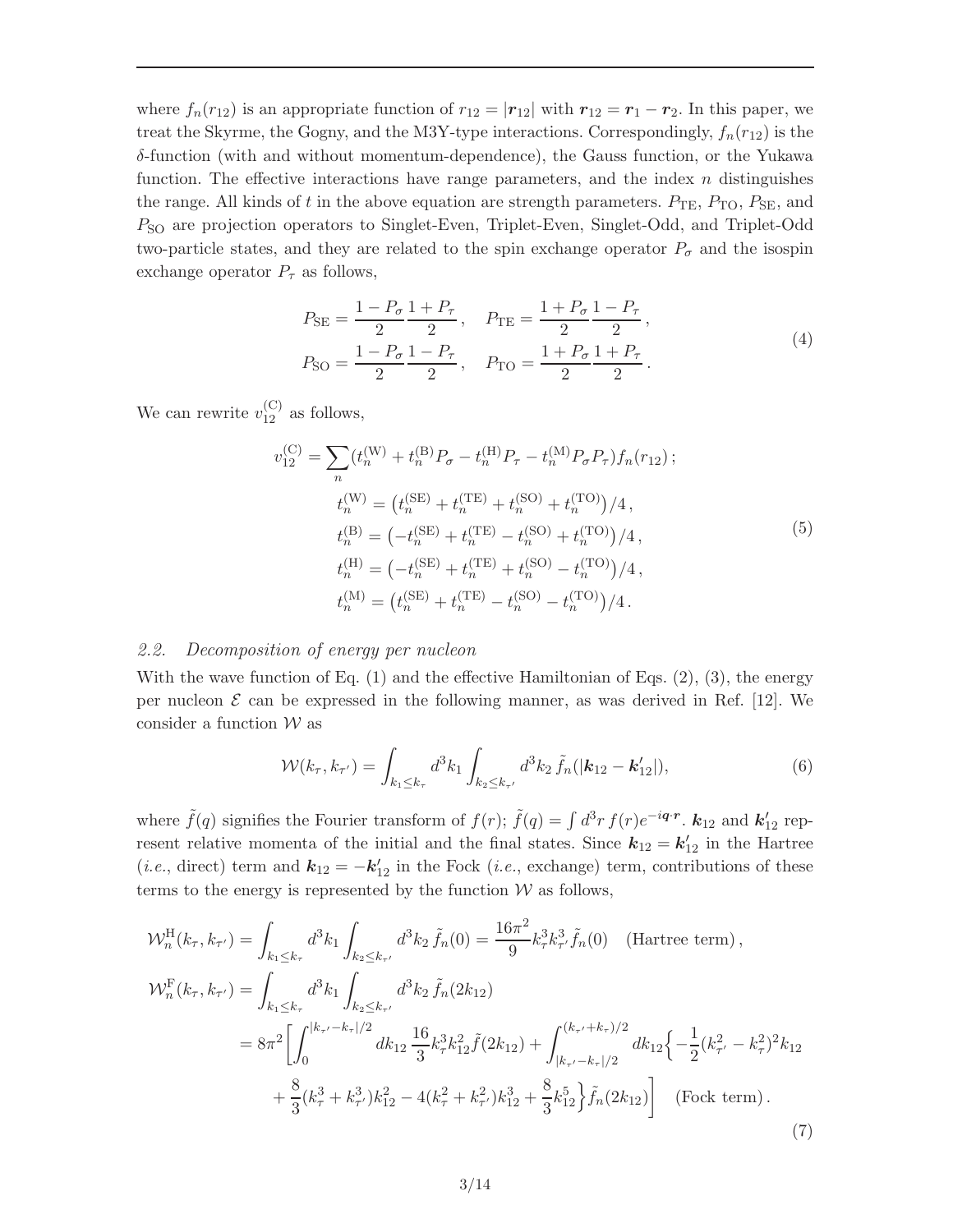We can express the total energy by using these functions. Under the spin degeneracy, the total energy is represented by

$$
E = \frac{\Omega}{10\pi^2 M} (k_p^5 + k_n^5) + \frac{\rho^{\alpha}\Omega}{36\pi^4} \left[ t_{\rho}^{(\text{SE})} \rho^{\alpha} (k_p^6 + k_n^6) + (t_{\rho}^{(\text{SE})} \rho^{\alpha} + 3t_{\rho}^{(\text{TE})} \rho^{\beta}) k_p^3 k_n^3 \right] + \frac{\Omega}{(2\pi)^6} \sum_n \left[ (2t_n^{(\text{W})} + t_n^{(\text{B})} - 2t_n^{(\text{H})} - t_n^{(\text{M})}) \{ \mathcal{W}_n^{\text{H}}(k_p, k_p) + \mathcal{W}_n^{\text{H}}(k_n, k_n) \right] + 2(2t_n^{(\text{W})} + t_n^{(\text{B})}) \mathcal{W}_n^{\text{H}}(k_p, k_n) + (2t_n^{(\text{M})} + t_n^{(\text{H})} - 2t_n^{(\text{B})} - t_n^{(\text{W})}) \{ \mathcal{W}_n^{\text{F}}(k_p, k_p) + \mathcal{W}_n^{\text{F}}(k_n, k_n) \} + 2(2t_n^{(\text{M})} + t_n^{(\text{H})}) \mathcal{W}_n^{\text{F}}(k_p, k_n) \right],
$$

where  $k_{\rm p}$  ( $k_{\rm n}$ ) denotes the Fermi momentum of protons (neutrons), and they are connected with the density  $\rho_p$  ( $\rho_n$ ) or with the total density  $\rho$  and the asymmetry  $\eta_t$  as

$$
k_{\rm p} = (3\pi^2 \rho_{\rm p})^{1/3} = \left\{ \frac{3\pi^2}{2} \rho (1 - \eta_t) \right\}^{1/3}, \quad k_{\rm n} = (3\pi^2 \rho_{\rm n})^{1/3} = \left\{ \frac{3\pi^2}{2} \rho (1 + \eta_t) \right\}^{1/3};
$$
  

$$
\rho = \rho_{\rm p} + \rho_{\rm n} , \quad \eta_t = \frac{\rho_{\rm n} - \rho_{\rm p}}{\rho} .
$$
 (9)

The energy per nucleon  $\mathcal{E} = E/A$  is acquired by dividing E by the nucleon number  $A = \rho \Omega$ . We here decompose  $\mathcal{E}$  into the kinetic term  $(\mathcal{E}_{K})$ , the density-dependent term  $(\mathcal{E}_{DD})$ , the Hartree term between like nucleons ( $\mathcal{E}_{HO}$ ) and between unlike nucleons ( $\mathcal{E}_{HX}$ ), the Fock term between like nucleons  $(\mathcal{E}_{FO})$  and between unlike nucleons  $(\mathcal{E}_{FX})$ ,

$$
\mathcal{E}(\rho,\eta_{t}) = \mathcal{E}_{K} + \mathcal{E}_{DD} + \sum_{n} (\mathcal{E}_{HOn} + \mathcal{E}_{HXn} + \mathcal{E}_{FOn} + \mathcal{E}_{FXn});
$$
\n
$$
\mathcal{E}_{K} = \frac{1}{10\pi^{2}M\rho} (k_{p}^{5} + k_{n}^{5}),
$$
\n
$$
\mathcal{E}_{DD} = \frac{1}{36\pi^{4}} \left[ t_{\rho}^{(SE)} \rho^{\alpha - 1} (k_{p}^{6} + k_{n}^{6} + k_{p}^{3}k_{n}^{3}) + 3t_{\rho}^{(TE)} \rho^{\beta - 1} k_{p}^{3}k_{n}^{3} \right],
$$
\n
$$
\mathcal{E}_{HOn} = \frac{1}{(2\pi)^{6}\rho} \cdot (2t_{n}^{(W)} + t_{n}^{(B)} - 2t_{n}^{(H)} - t_{n}^{(M)}) \left\{ \mathcal{W}_{n}^{H}(k_{p}, k_{p}) + \mathcal{W}_{n}^{H}(k_{n}, k_{n}) \right\}, \qquad (10)
$$
\n
$$
\mathcal{E}_{HXn} = \frac{1}{(2\pi)^{6}\rho} \cdot 2(2t_{n}^{(W)} + t_{n}^{(B)}) \mathcal{W}_{n}^{H}(k_{p}, k_{n}),
$$
\n
$$
\mathcal{E}_{FOn} = \frac{1}{(2\pi)^{6}\rho} \cdot (2t_{n}^{(M)} + t_{n}^{(H)} - 2t_{n}^{(B)} - t_{n}^{(W)}) \left\{ \mathcal{W}_{n}^{F}(k_{p}, k_{p}) + \mathcal{W}_{n}^{F}(k_{n}, k_{n}) \right\},
$$
\n
$$
\mathcal{E}_{FXn} = \frac{1}{(2\pi)^{6}\rho} \cdot 2(2t_{n}^{(M)} + t_{n}^{(H)}) \mathcal{W}_{n}^{F}(k_{p}, k_{n}).
$$

# 2.3. Decomposition of symmetry energy

The symmetry energy  $a_t(\rho)$  is defined by the second-order derivative of  $\mathcal E$  with respect to the asymmetry  $\eta_t$ ,

$$
a_t(\rho) := \left. \frac{1}{2} \frac{\partial^2 \mathcal{E}}{\partial \eta_t^2} \right|_{\eta_t = 0} . \tag{11}
$$

Let us denote the *v*-th order partial derivative of a function  $\mathcal F$  with respect to  $\eta_t$  by  $\mathcal F^{(\nu)}$  =  $(\partial^{\nu}/\partial \eta^{\nu}_t)\mathcal{F}$ . Corresponding to the decomposition of  $\mathcal{E}$ , we also decompose the symmetry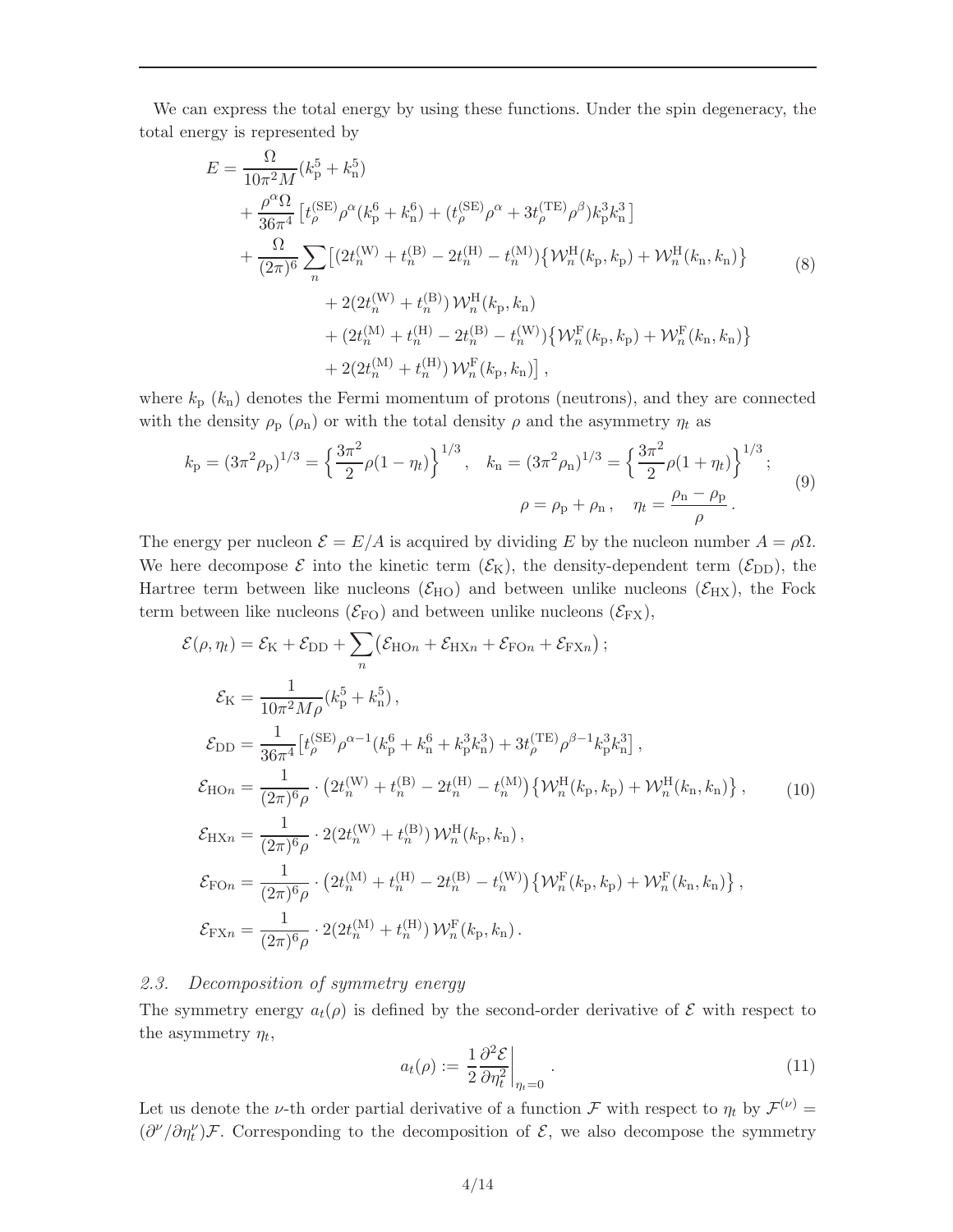energy as follows,

$$
a_t(\rho) = \frac{1}{2} \mathcal{E}^{(2)} \Big|_{\eta_t = 0} = a_K + a_{DD} + \sum_n \left( a_{HOn} + a_{HKn} + a_{FOn} + a_{FXn} \right);
$$
  
\n
$$
a_i = \frac{1}{2} \mathcal{E}_i^{(2)} \Big|_{\eta_t = 0} \quad (i = K, DD, HOn, HXn, FOn, FXn).
$$
\n(12)

Formulas for calculating each  $a_i$  are given in Appendix B. Note that  $\mathcal{W}_n^{\text{H}}(k_{\text{p}},k_{\text{p}})^{(\nu)}\big|_{k_{\text{p}}=k_{\text{F}}} \neq$  $\mathcal{W}_n^{\rm H}(k_{\rm p},k_{\rm n})^{(\nu)}\big|_{k_{\rm p}=k_{\rm n}=k_{\rm F}}.$ 

#### 2.4. Approximation of symmetry energy and its error

The symmetry energy  $a_t(\rho)$  is often approximated by the difference of  $\mathcal E$  between  $\eta_t = 1$  and  $\eta_t = 0,$ 

$$
\tilde{a}_t(\rho) := \mathcal{E}(\rho, \eta_t = 1) - \mathcal{E}(\rho, \eta_t = 0)
$$

$$
= a_t(\rho) + \sum_{\nu=2}^{\infty} \frac{\mathcal{E}(\rho, \eta_t)^{(2\nu)}}{(2\nu)!} \bigg|_{\eta_t = 0}.
$$
\n(13)

This coincides with the quadratic approximation of  $\mathcal E$  with respect to  $\eta_t$ ,

$$
\mathcal{E}(\rho, \eta_t) \approx \mathcal{E}(\rho, \eta_t = 0) + a_t(\rho) \eta_t^2. \tag{14}
$$

Notice that  $\mathcal E$  is an even function of  $\eta_t$  under the charge symmetry.

We are now ready to consider accuracy of the approximation of Eq. (13). As measures of the approximation, we will estimate the absolute error  $\delta_t = \tilde{a}_t - a_t$  and the relative error  $\Delta_t = (\tilde{a}_t - a_t)/a_t$ . In correspondence to each term of Eq. (12)  $(a_i(\rho))$ ;  $i =$ K, DD, HOn, HXn, FOn, FXn), we define its approximated value  $\tilde{a}_i(\rho)$  by

$$
\tilde{a}_i(\rho) := \mathcal{E}_i(\rho, \eta_t = 1) - \mathcal{E}_i(\rho, \eta_t = 0).
$$
\n(15)

Then the relative error of each term  $\Delta_i = (\tilde{a}_i - a_i)/a_i$  can be estimated analytically, as shown below. The full errors  $\delta_t$  and  $\Delta_t$  are expressed by using  $\Delta_i$ ,

$$
\delta_t = \tilde{a}_t - a_t = \sum_i \Delta_i a_i ,
$$
  

$$
\Delta_t = \frac{\tilde{a}_t - a_t}{a_t} = \sum_i \Delta_i \frac{a_i}{a_t} .
$$
 (16)

Thus, through  $\Delta_i$ , the error of the symmetry energy can be examined term by term. We shall estimate  $\Delta_i$  in the following three sections.

#### 3. Terms with constant relative errors

The relative errors  $(\Delta_i)$  for the kinetic term, the density-dependent term, and the Hartree term of central force are constant, or even vanish, independent of the density. In this section we discuss  $\Delta_i$  for these terms.

#### 3.1. Kinetic term

We first discuss the kinetic energy term in the exact and the approximated symmetry energy,  $a_K$  and  $\tilde{a}_K$ . The 2*ν*-th order coefficient of kinetic energy per nucleon  $(1 \leq \nu)$  can be derived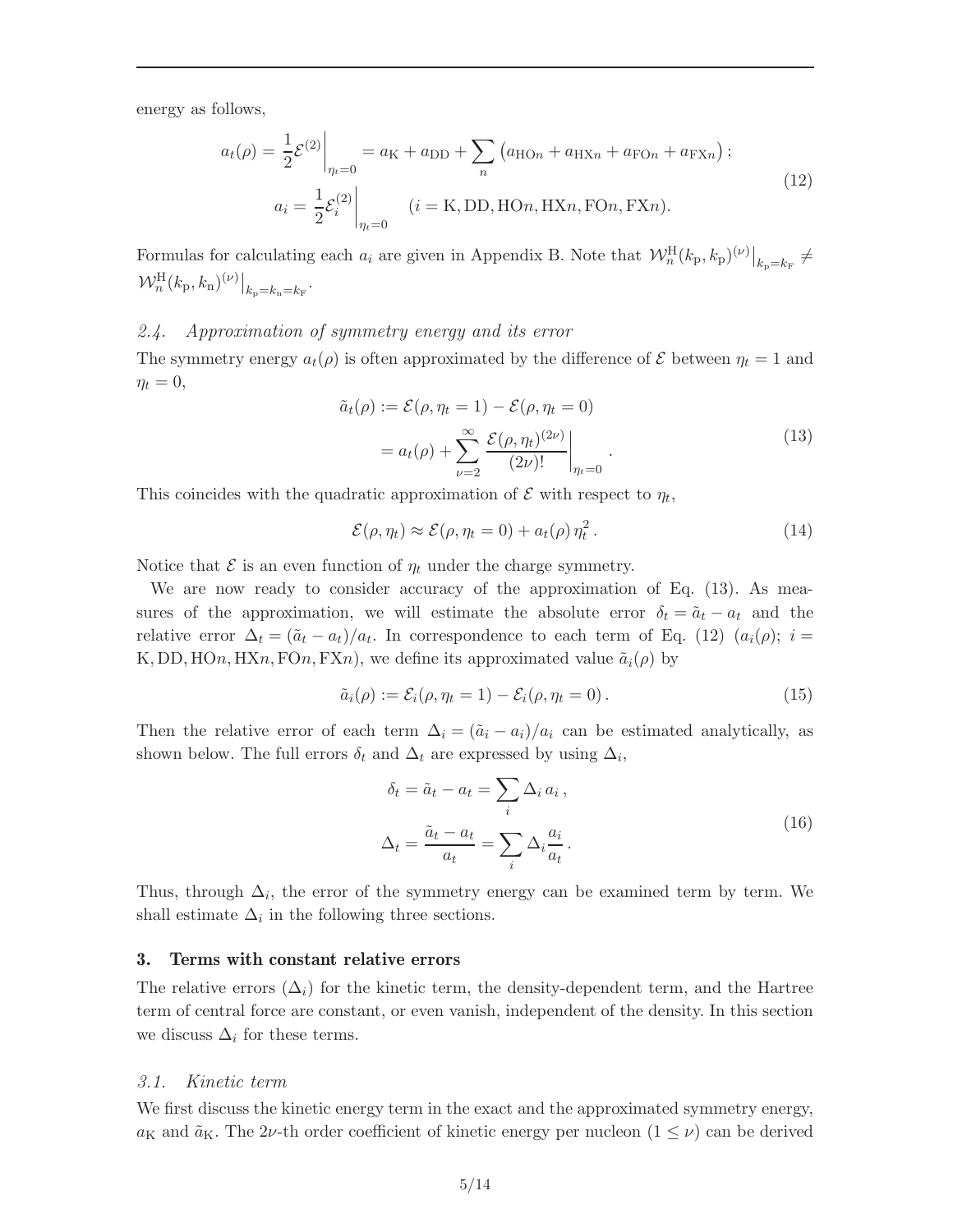inductively,

$$
\frac{\mathcal{E}_{\mathcal{K}}^{(2\nu)}(\rho,\eta_t)}{(2\nu)!}\Big|_{\eta_t=0} = \frac{k_{\mathcal{F}}^5}{5\pi^2 M \rho} \cdot \frac{1}{(2\nu)!} \prod_{i=0}^{2\nu-1} \frac{5-3i}{3}; \quad k_{\mathcal{F}} = \left(\frac{3\pi^2 \rho}{2}\right)^{1/3}.
$$
 (17)

The relative error of kinetic term in the symmetry energy turns out to be constant, independent of  $\rho$ ,

$$
\Delta_{\rm K} = \frac{\tilde{a}_{\rm K} - a_{\rm K}}{a_{\rm K}} = \sum_{\nu=2}^{\infty} \frac{\mathcal{E}_{\rm K}^{(2\nu)}/(2\nu)!}{\mathcal{E}_{\rm K}^{(2)}/2} \bigg|_{\eta_t=0} = \sum_{\nu=2}^{\infty} \left[ \prod_{i=1}^{\nu-1} \frac{(6i-5)(6i-2)}{(6i+3)(6i+6)} \right] = 0.057. \tag{18}
$$

In Eq. (6) of Ref.[6], the result equivalent to Eq. (18) is presented,  $(\tilde{a}_{K} - a_{K})/\tilde{a}_{K} = \Delta_{K}/(1 +$  $\Delta_{\rm K}$ ) = 0.054.

#### 3.2. Density-dependent term

For the density-dependent contact term, we have

$$
\tilde{a}_{\rm DD} = a_{\rm DD}, \quad \Delta_{\rm DD} = 0. \tag{19}
$$

This is because  $\mathcal{E}_{\text{DD}}$  can be written up to the quadratic term with respect to  $\eta_t$ ,

$$
\mathcal{E}_{\text{DD}}(\rho, \eta_t) = \frac{1}{8} \left[ t_{\rho}^{\text{(SE)}} \rho^{\alpha+1} (3 + \eta_t^2) + 3t_{\rho}^{\text{(TE)}} \rho^{\beta+1} (1 - \eta_t^2) \right]. \tag{20}
$$

#### 3.3. Hartree-term

The Hartree term of the central force in the energy per nucleon also depends quadratically on  $\eta_t$ . In practice, Eq. (7) yields

$$
\mathcal{W}_n^{\mathrm{H}}(k_{\mathrm{p}}, k_{\mathrm{p}}) = 4\pi^6 \rho^2 (1 - \eta_t)^2 \tilde{f}_n(0) ,
$$
  
\n
$$
\mathcal{W}_n^{\mathrm{H}}(k_{\mathrm{n}}, k_{\mathrm{n}}) = 4\pi^6 \rho^2 (1 + \eta_t)^2 \tilde{f}_n(0) ,
$$
  
\n
$$
\mathcal{W}_n^{\mathrm{H}}(k_{\mathrm{p}}, k_{\mathrm{n}}) = 4\pi^6 \rho^2 (1 - \eta_t^2) \tilde{f}_n(0) ,
$$
\n(21)

leading to  $\Delta_{\text{HOn}} = \Delta_{\text{HX}_n} = 0$ .

#### 4. Skyrme interaction

We next discuss the terms depending on the function types of the interaction, through which full expression of errors of the symmetry energy is obtained.

The Skyrme interaction has momentum-dependent terms, additional to Eq. (3), while some of the terms in Eq. (5) become equivalent to exchange terms of others. The interaction is expressed, instead of Eq. (3),

$$
v_{12} = t_0 (1 + x_0 P_\sigma) \, \delta(\mathbf{r}_{12}) + \frac{1}{2} t_1 (1 + x_1 P_\sigma) \left[ \mathbf{p}_{12}^{\prime 2} \, \delta(\mathbf{r}_{12}) + \delta(\mathbf{r}_{12}) \, \mathbf{p}_{12}^2 \right] + t_2 (1 + x_2 P_\sigma) \mathbf{p}_{12}' \cdot \delta(\mathbf{r}_{12}) \, \mathbf{p}_{12} \tag{22} + t_\rho^{\text{(SE)}} P_{\text{SE}}, \left[ \rho(\mathbf{r}_1) \right]^\alpha \delta(\mathbf{r}_{12}) + t_\rho^{\text{(TE)}} P_{\text{TE}} \left[ \rho(\mathbf{r}_1) \right]^\beta \delta(\mathbf{r}_{12}),
$$

Here  $p_{12} = (\nabla_1 - \nabla_2)/(2i)$ , and  $p'_{12}$  is the hermitian conjugate of  $p_{12}$  acting on the left. For the  $t_0$  term that has  $f(r_{12}) = \delta(r_{12})$ , we have

$$
\mathcal{W}_0^{\mathrm{H}}(k_{\tau}, k_{\tau'}) = \mathcal{W}_0^{\mathrm{F}}(k_{\tau}, k_{\tau'}) = \frac{16\pi^2}{9} k_{\tau}^3 k_{\tau'}^3 \,. \tag{23}
$$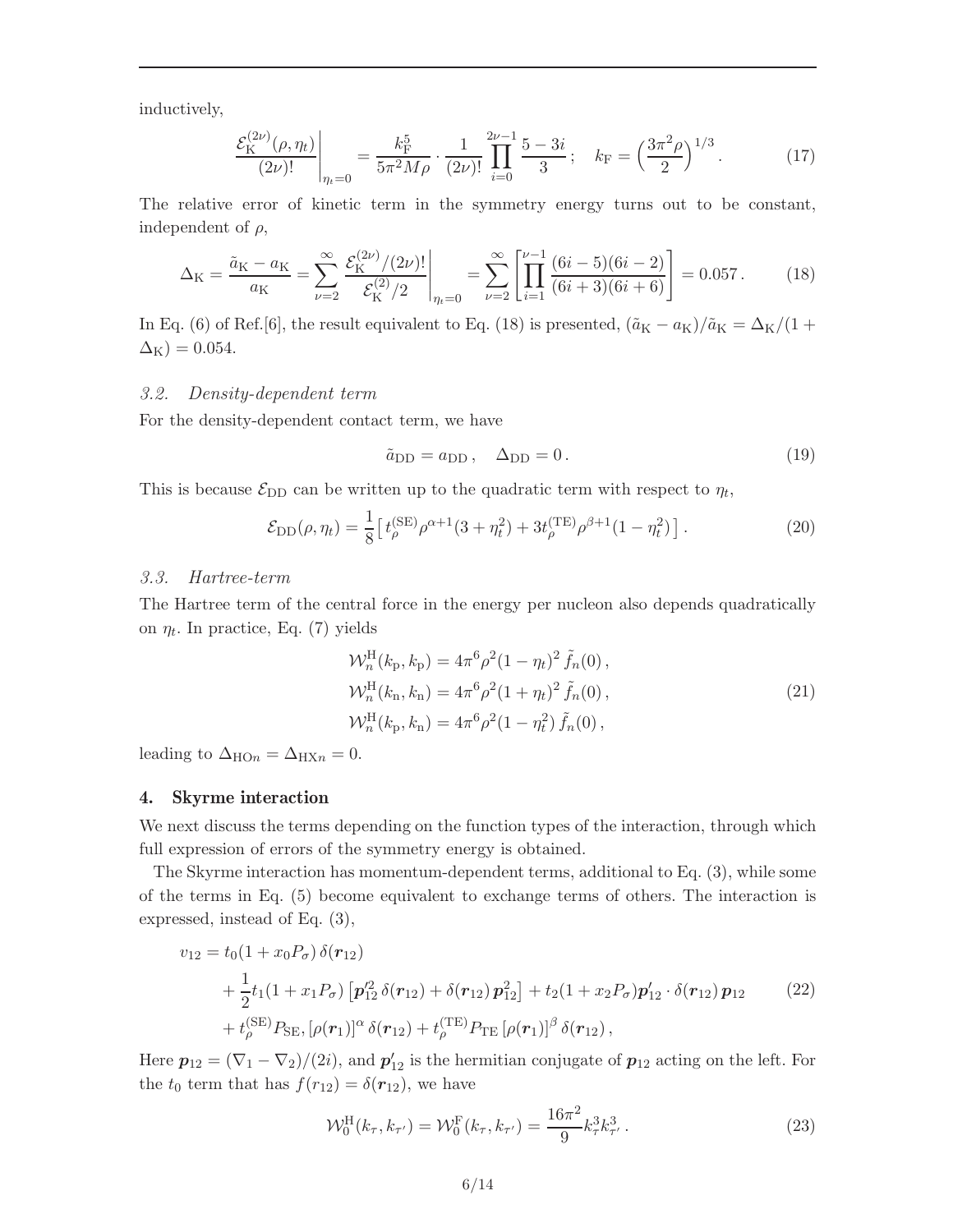For the  $t_1$  and  $t_2$  terms,  $\frac{1}{2}(\pmb{p}_{12}^{\prime 2} \delta(\pmb{r}_{12}) + \delta(\pmb{r}_{12}) \pmb{p}_{12}^2)$  and  $\pmb{p}_{12}^{\prime} \cdot \delta(\pmb{r}_{12}) \pmb{p}_{12}$  yield [12]

$$
\mathcal{W}_{1}^{\mathrm{H}}(k_{\tau}, k_{\tau'}) = \mathcal{W}_{1}^{\mathrm{F}}(k_{\tau}, k_{\tau'}) = \frac{4\pi^{2}}{15} k_{\tau}^{3} k_{\tau'}^{3}(k_{\tau}^{2} + k_{\tau'}^{2}) \quad (t_{1} \text{ term}),
$$
  

$$
\mathcal{W}_{2}^{\mathrm{H}}(k_{\tau}, k_{\tau'}) = -\mathcal{W}_{2}^{\mathrm{F}}(k_{\tau}, k_{\tau'}) = \frac{4\pi^{2}}{15} k_{\tau}^{3} k_{\tau'}^{3}(k_{\tau}^{2} + k_{\tau'}^{2}) \quad (t_{2} \text{ term}),
$$
\n(24)

respectively.

Let us define

$$
\mathcal{W}_{c}^{o} = \frac{16\pi^{2}}{9} (k_{p}^{6} + k_{n}^{6}), \quad \mathcal{W}_{c}^{x} = \frac{16\pi^{2}}{9} k_{p}^{3} k_{n}^{3},
$$
  

$$
\mathcal{W}_{p}^{o} = \frac{8\pi^{2}}{15} (k_{p}^{8} + k_{n}^{8}), \quad \mathcal{W}_{p}^{x} = \frac{8\pi^{2}}{15} k_{p}^{3} k_{n}^{3} (k_{p}^{2} + k_{n}^{2}),
$$
 (25)

where the superscript  $o(x)$  indicates like- (unlike-) nucleon contribution and the subscript c (p) corresponds to the  $t_0$  ( $t_1$  or  $t_2$ ) term. Then the energy per nucleon  $\mathcal E$  is decomposed as follows.

$$
\mathcal{E} = \mathcal{E}_{K} + \mathcal{E}_{c} + \mathcal{E}_{pO} + \mathcal{E}_{pX} + \mathcal{E}_{DD};
$$
  
\n
$$
\mathcal{E}_{c} = \frac{1}{(2\pi)^{6}\rho} (t_{c}^{0} \mathcal{W}_{c}^{0} + t_{c}^{x} \mathcal{W}_{c}^{x}),
$$
  
\n
$$
\mathcal{E}_{pO} = \frac{1}{(2\pi)^{6}\rho} t_{p}^{0} \mathcal{W}_{p}^{0}, \quad \mathcal{E}_{pX} = \frac{1}{(2\pi)^{6}\rho} t_{p}^{x} \mathcal{W}_{p}^{x},
$$
\n(26)

where

$$
t_c^0 = t_0(1 - x_0), \quad t_c^x = t_0(2 + x_0),
$$
  
\n
$$
t_p^0 = t_1(1 - x_1) + 3t_2(1 + x_2), \quad t_p^x = t_1(2 + x_1) + t_2(2 + x_2).
$$
\n(27)

Corresponding to the above decomposition, the symmetry energy and its error are decomposed into  $a_i$  and  $\Delta_i$  (i = K, c, pO, pX, DD).  $\delta_t$  and  $\Delta_t$  are expressed by

$$
\delta_t = \tilde{a}_t - a_t = \Delta_{\rm K} a_{\rm K} + \Delta_{\rm pO} a_{\rm pO} + \Delta_{\rm pX} a_{\rm pX} ,
$$
  

$$
\Delta_t = \frac{\tilde{a}_t - a_t}{a_t} = \Delta_{\rm K} \frac{a_{\rm K}}{a_t} + \Delta_{\rm pO} \frac{a_{\rm pO}}{a_t} + \Delta_{\rm pX} \frac{a_{\rm pX}}{a_t} .
$$
 (28)

We have shown, in the previous section,  $\Delta_{\rm K} = 0.057$  and  $\Delta_{\rm DD} = 0$ . Moreover, we obviously have  $\Delta_c = 0$ . For the momentum-dependent terms, we consider the ratios  $\tilde{a}_{\rm pO}/a_{\rm pO} = 1 +$  $\Delta_{\rm pO}$  and  $\tilde{a}_{\rm pX}/a_{\rm pX} = 1 + \Delta_{\rm pX}$ , where  $a_{\rm pO} = \frac{1}{2} \mathcal{E}_{\rm pO}^{(2)}$  $\binom{2}{pO}\Big|_{\eta_t=0}$  and  $a_{pX} = \frac{1}{2} \mathcal{E}_{pX}^{(2)}$  $\begin{bmatrix} \textbf{p} \textbf{p} \textbf{p} \textbf{p} \textbf{p} \end{bmatrix}_{\eta_t=0}$ . Since

$$
\mathcal{W}_{\mathbf{p}}^{\mathbf{p}(2\nu)}(\rho,\eta_t)\Big|_{\eta_t=0} = \frac{16\pi^2}{15} k_{\mathbf{F}}^8 \prod_{i=1}^{2\nu} \frac{11-3i}{3},
$$
\n
$$
\mathcal{W}_{\mathbf{p}}^{\mathbf{x}(2\nu)}(\rho,\eta_t)\Big|_{\eta_t=0} = \frac{16\pi^2}{15} k_{\mathbf{F}}^8 (3\nu - 2) \prod_{i=1}^{2\nu} \frac{11-3i}{3},
$$
\n(29)

the ratios are

$$
\frac{\tilde{a}_{\rm pO}}{a_{\rm pO}} = \frac{\sum_{\nu=1}^{\infty} \mathcal{E}_{\rm pO}^{(2\nu)}/(2\nu)!}{\mathcal{E}_{\rm pO}^{(2)}/2} \Big|_{\eta_t=0} = \frac{9}{20} \sum_{\nu=1}^{\infty} \left[ \frac{1}{3^{2\nu}(2\nu)!} \prod_{i=1}^{2\nu} (11-3i) \right] = 0.979,
$$
\n
$$
\frac{\tilde{a}_{\rm pX}}{a_{\rm pX}} = \frac{\sum_{\nu=1}^{\infty} \mathcal{E}_{\rm pX}^{(2\nu)}/(2\nu)!}{\mathcal{E}_{\rm pX}^{(2)}/2} \Big|_{\eta_t=0} = \frac{9}{20} \sum_{\nu=1}^{\infty} \left[ \frac{3\nu - 2}{3^{2\nu}(2\nu)!} \prod_{i=1}^{2\nu} (11-3i) \right] = 0.900.
$$
\n(30)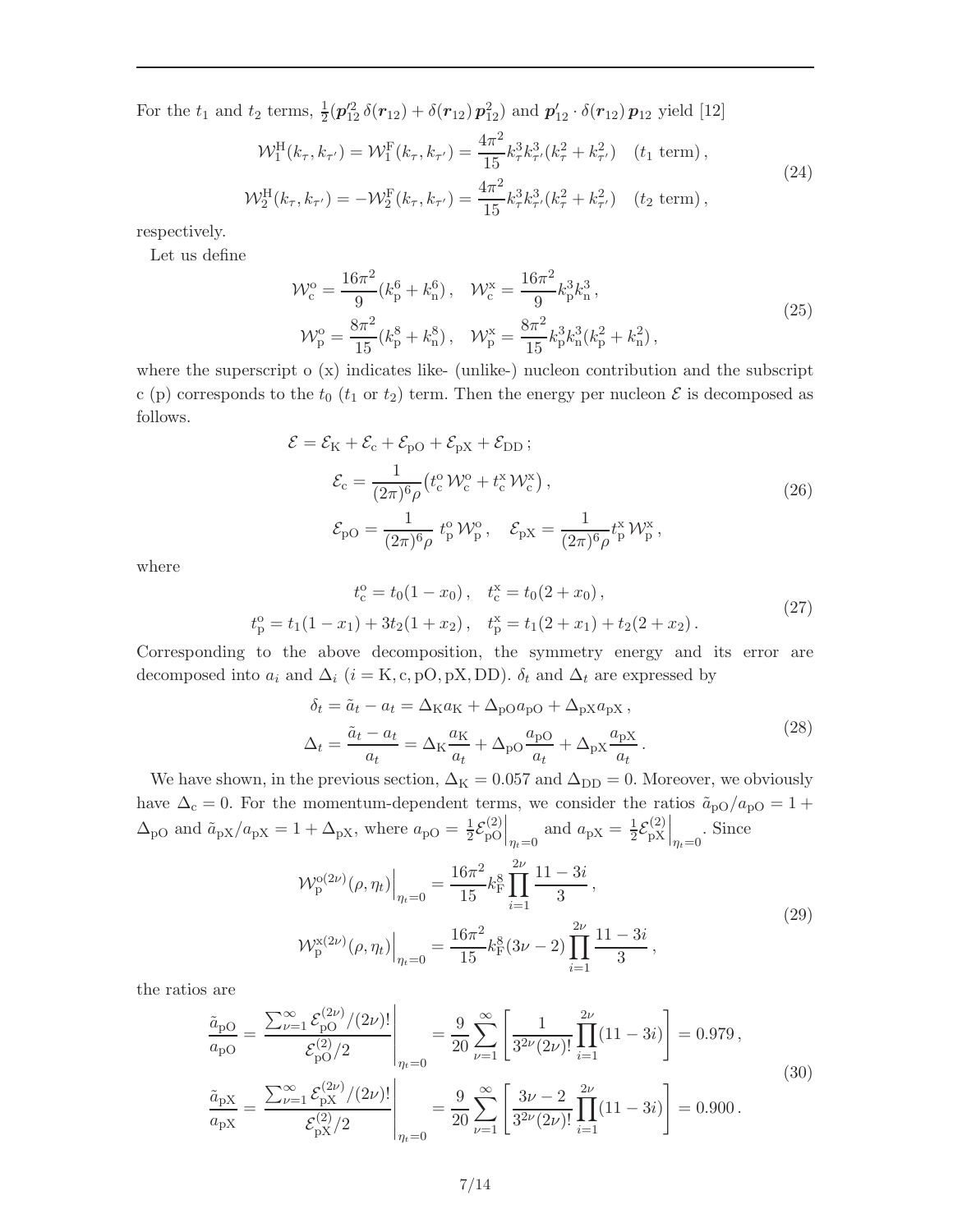Therefore  $\delta_t$  and  $\Delta_t$  for the Skyrme interaction is calculated by the following formulas,

$$
\delta_t = \tilde{a}_t - a_t = 0.057a_K - 0.021a_{pO} - 0.100a_{pX},
$$
  
\n
$$
\Delta_t = \frac{\tilde{a}_t - a_t}{a_t} = 0.057\frac{a_K}{a_t} - 0.021\frac{a_{pO}}{a_t} - 0.100\frac{a_{pX}}{a_t}.
$$
\n(31)

#### 5. Finite-range interactions

In this section, errors of each term in the symmetry energy are analytically investigated for finite-range effective interactions. The Gauss function  $f_n(r_{12}) = e^{-(\mu_n r_{12})^2}$  and the Yukawa function  $f_n(r_{12}) = e^{-\mu_n r_{12}}/\mu_n r_{12}$  are handled in practice, which are used in the central channels of the Gogny and M3Y-type interactions.

As we showed in Sect. 3, the density-dependent term and the Hartree term give no errors. Then the errors of the approximated symmetry energy can be expressed as follows,

$$
\delta_t = \tilde{a}_t - a_t = \Delta_{\text{K}} a_{\text{K}} + \sum_n \Delta_{\text{FOn}} a_{\text{FOn}} + \sum_n \Delta_{\text{FX}n} a_{\text{FX}n} ,
$$

$$
\Delta_t = \frac{\tilde{a}_t - a_t}{a_t} = \Delta_{\text{K}} \frac{a_{\text{K}}}{a_t} + \sum_n \Delta_{\text{FOn}} \frac{a_{\text{FOn}}}{a_t} + \sum_n \Delta_{\text{FX}n} \frac{a_{\text{FX}n}}{a_t} .
$$
(32)

It is recalled that  $\Delta_K$  is constant. Unlike the Skyrme interaction, the relative errors of Fock terms in the symmetry energy depend on the density. However, for a given function form, each of  $\Delta_{\text{FOn}}$  and  $\Delta_{\text{FXn}}$  depends only on  $k_F/\mu_n$ , where  $1/\mu_n$  is the range parameter. Therefore, we calculate the relative errors  $\Delta_{\text{FOn}}$  and  $\Delta_{\text{FX}_n}$  as functions of  $k_{\text{F}}/\mu_n$ . We depict the results in Fig. 1 for the Gauss and the Yukawa functions, whose analytic expressions are given in Appendix C. It is emphasized that these results are determined only by the function type of the effective interaction, independent of parameters. As  $k_F/\mu_n$  increases,  $|\Delta_{\text{FOn}}|$  and  $|\Delta_{\text{FX}}|$ tend to deviate from zero. The longest range of the nucleon-nucleon interaction should be given by the Compton wavelength of the pion (1.414 fm). Corresponding to the range  $0 \leq 1/\mu_n \leq 1.414$  fm and the density  $0 \leq \rho \leq 0.64$  fm<sup>-3</sup> (*i.e.*,  $0 \leq k_F \leq 2.11$  fm<sup>-1</sup>), whose upper bound is about four times of the normal density,  $\Delta_{FOn}$  and  $\Delta_{FXn}$  are displayed for  $0 \leq k_{\rm F}/\mu_n \leq 3$ .

The dashed vertical line in Fig. 1(a) means  $k_F/\mu_n$  for  $\rho = 0.32 \text{ fm}^{-3}$  and  $1/\mu_n = 1.2 \text{ fm}$ , which is the longer range in D1S. We find that  $|\Delta_{\text{FX}n}|$  may reach about 0.25 at  $\rho = 0.32 \text{ fm}^{-3}$ , while  $|\Delta_{\text{FOn}}|$  is kept within 0.05 in the full range in Fig. 1(a).

As in Fig. 1(a), the dashed line in Fig. 1(b) means  $k_F/\mu_n$  for  $\rho = 0.32 \text{fm}^{-3}$  and the longest range of the M3Y-type interaction 1.414fm<sup>-1</sup>. In contrast to the Gauss function,  $|\Delta_{\text{FOn}}|$  and  $|\Delta_{\text{FXn}}|$  stay within 0.1 in  $0 \le \rho \le 0.32 \text{fm}^{-3}$  for the Yukawa interaction. Even in the higher density region up to  $k_F/\mu_n = 3$ , they are 0.13 at largest.

#### 6. Numerical results for several interactions

In Fig. 2, we show the numerical results of  $\Delta_t$  and  $\delta_t$  as a function of  $\rho$ , which are calculated by inputting the values of the parameters given in Appendix A. Figure  $2(a)$  reveals interactiondependence of  $\Delta_t$ . In  $0 < \rho \leq 0.32 \,\mathrm{fm}^{-3}$ , we find that the relative error is  $|\Delta_t| < 0.1$  for all of the effective interactions. To be more precise, it is within  $|\Delta_t| < 0.05$  except SkM<sup>\*</sup>. In the higher density region of  $0.32 \le \rho < 0.64 \,\mathrm{fm}^{-3}$ ,  $|\Delta_t| < 0.05$  holds for SLy4 and the M3Ytype interactions. In contrast,  $|\Delta_t|$  exceeds 0.20 for SkM<sup>\*</sup> and the Gogny interactions. This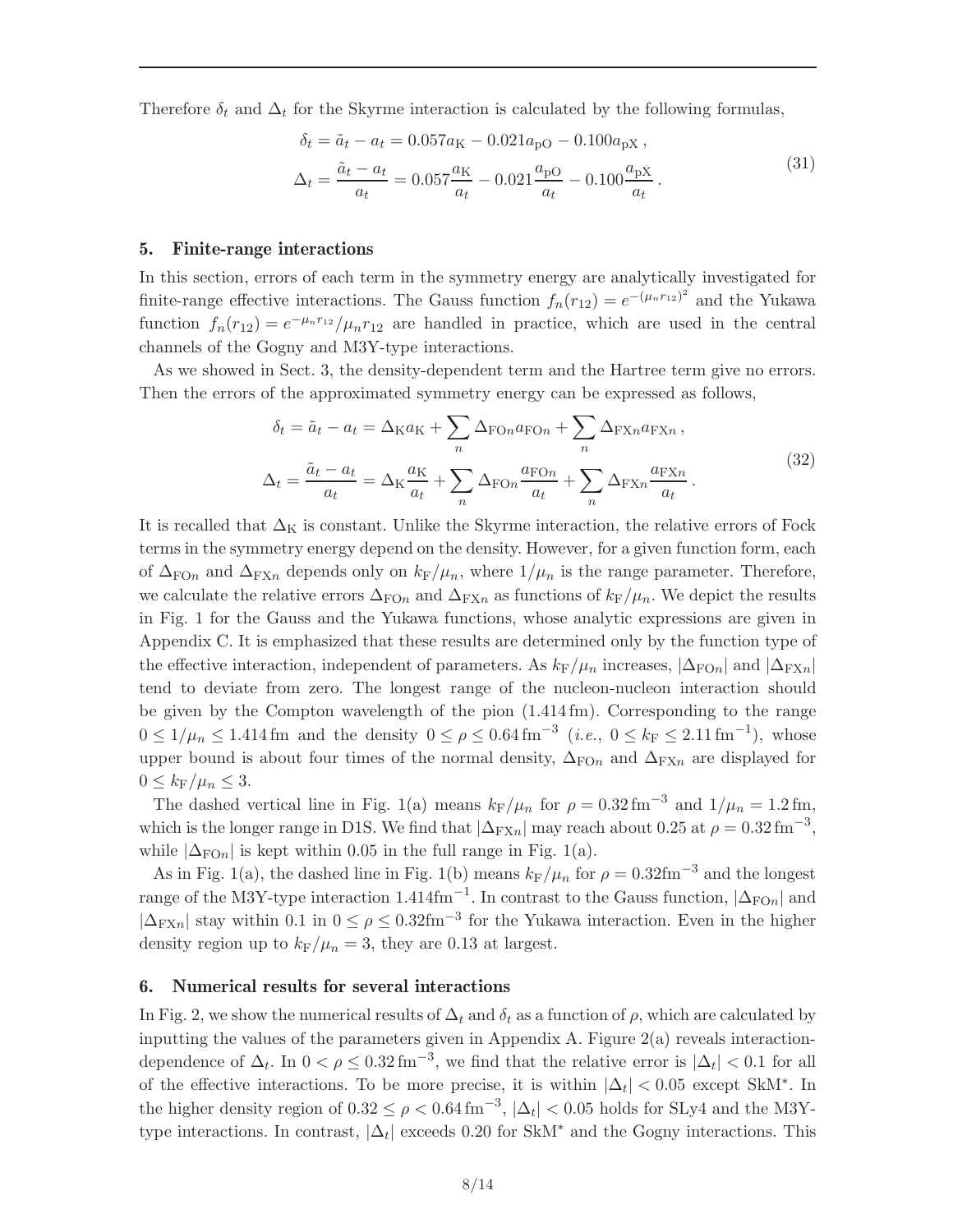

Fig. 1:  $k_F/\mu_n$  dependence of  $\Delta_{FOn}$  and  $\Delta_{FXn}$ , for (a) the Gauss interaction and (b) the Yukawa interaction. The dashed lines are explained in the text.



Fig. 2: Errors for the symmetry energy (a)  $\Delta_t$  and (b)  $\delta_t$  for several effective interactions.

tendency is also seen for  $\delta_t$  in Fig. 2(b).  $|\delta_t|$  of M3Y-P6, M3Y-P7 and SLy4 are significantly smaller than that of D1M, D1S and SkM<sup>∗</sup> .

Interestingly, although SkM<sup>∗</sup> and SLy4 have the same function type,  $\delta_t$  behaves quite differently between them. Origin of this difference may be accounted for on the basis of the decomposition in Sect. 4, especially by Eq. (31). In Fig. 3,  $a_K(\rho)$ ,  $a_{p0}(\rho)$  and  $a_{pX}(\rho)$  for SkM<sup>\*</sup> and SLy4 are presented. As recognized from Eq. (31) and Fig. 3,  $\Delta_{pX}a_{pX} = -0.1a_{pX}$ contributes to  $\delta_t$  positively. The contribution  $(-a_{pX})$  is larger for SkM<sup>\*</sup> than for SLy4. Moreover,  $\Delta_{\rm pO}a_{\rm pO} = -0.021a_{\rm pO}$  contributes negatively and it tends to cancel the positive contribution of  $a_{pX}$  for SLy4, while  $a_{pO}$  almost vanishes for SkM<sup>\*</sup>.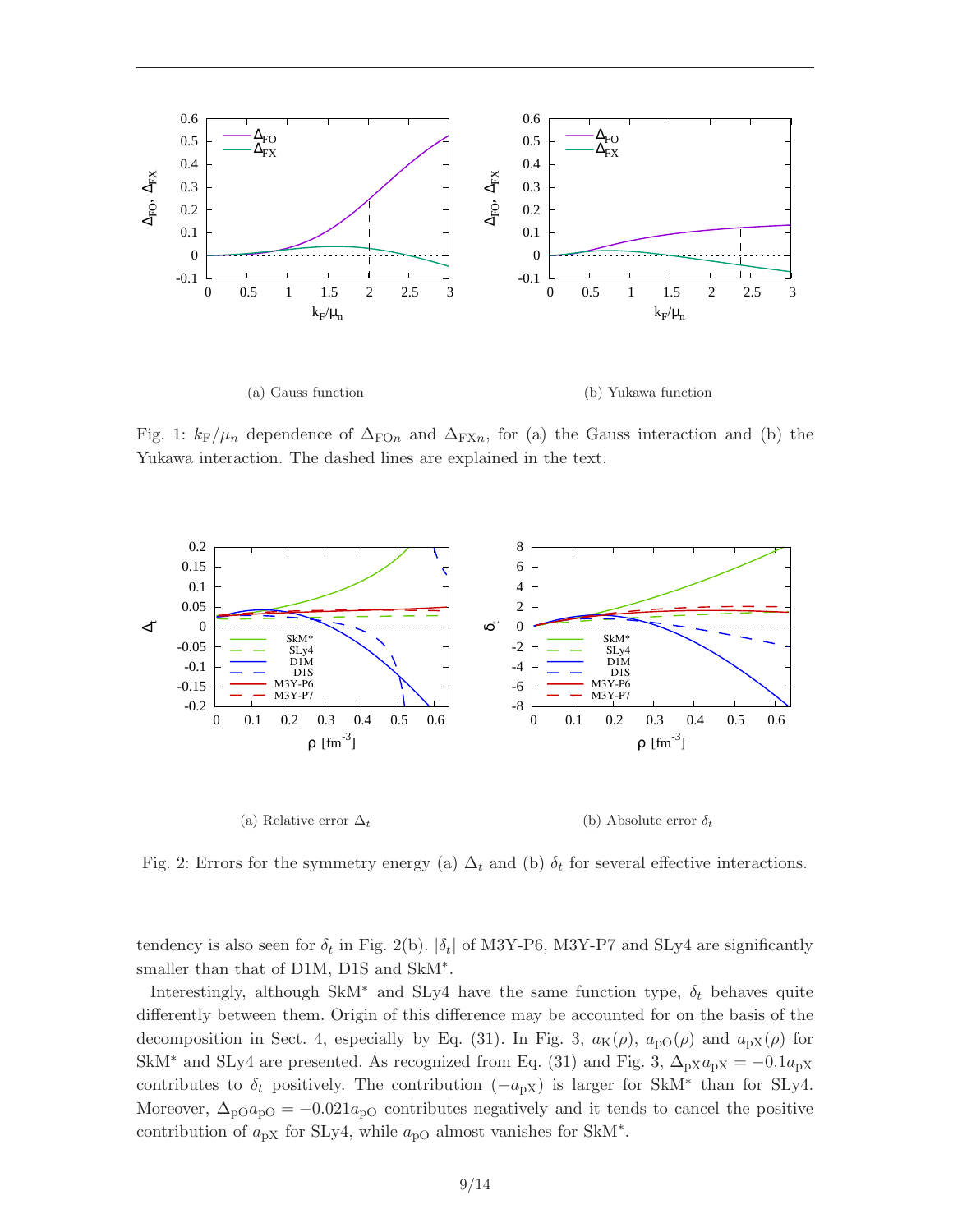

Fig. 3: Contribution of each term in the symmetry energy for (a) SkM<sup>∗</sup> and (b) SLy4.

Figure 1 accounts for the difference of  $\delta_t$  between the Gogny and M3Y-type interactions. The large  $|\Delta_{\text{FXn}}|$  for the Gauss function at high  $k_F/\mu_n$  makes  $|\delta_t|$  large. Note that  $\Delta_t$  in D1S diverges at  $\rho = 0.55 \,\text{fm}^{-3}$  as shown in Fig. 2(a), because  $a_t$  reaches 0.

#### 7. Summary

We have investigated accuracy of approximation of the symmetry energy in the nuclear matter within the Hartree-Fock theory. As measures of the accuracy of  $\tilde{a}_t(\rho)$  (difference of the neutron-matter energy from the symmetric-matter energy) relative to  $a_t(\rho)$  (second derivative of the energy with respect to the asymmetry  $\eta_t$ , we have estimated the absolute error  $\delta_t$  and the relative error  $\Delta_t$ . The errors are decomposed into several terms, in association with the decomposition of the nuclear-matter energy in Eq. (10). With this decomposition,  $\delta_t$  can be expressed in terms of  $a_i$  and  $\Delta_i$ , where i represents individual components. We derive analytical expressions for each of  $\Delta_i$ , which makes origin of  $\delta_t$  and  $\Delta_t$  transparent. On this basis,  $\delta_t$  and  $\Delta_t$  are estimated for the six effective interactions by inserting values of the parameters. We find  $-2 \text{ MeV} \lesssim \delta_t \lesssim 4 \text{ MeV}$ , which means  $|\Delta_t| < 0.1$ , up to twice of the normal density for all of the effective interactions. At higher densities, they depend much on the effective interactions. The errors is kept small for the two M3Y-type interactions and SLy4, while the accuracy is worse for the two Gogny interactions and SkM<sup>∗</sup> . We have explained this tendency from  $\Delta_i$ , *i.e.*, the relative errors of individual terms in the symmetry energy.

It is recalled that SLy4, D1M, M3Y-P6 and M3Y-P7 are the parameter-sets which are fitted to the microscopic calculation of the equation-of-state of the neutron matter. With an exception of D1M, this constraint might help keeping the parameter-sets to have small  $\delta_t$  and  $\Delta_t$  even at high density. For the Skyrme interactions, all of  $\Delta_i$  are constant, and  $\delta_t$ can be written by only three terms, the kinetic term  $a<sub>K</sub>$ , the momentum-dependent term between like nucleons  $a_{\text{pO}}$ , and that between unlike nucleons  $a_{\text{pX}}$ . Then, we have found that the parameters of the momentum-dependent terms  $t_{\rm p}^{\rm o}$  and  $t_{\rm p}^{\rm x}$  make the different behavior of  $\delta_t$  between SkM<sup>\*</sup> and SLy4. For the finite-range interactions,  $\delta_t$  can be expressed by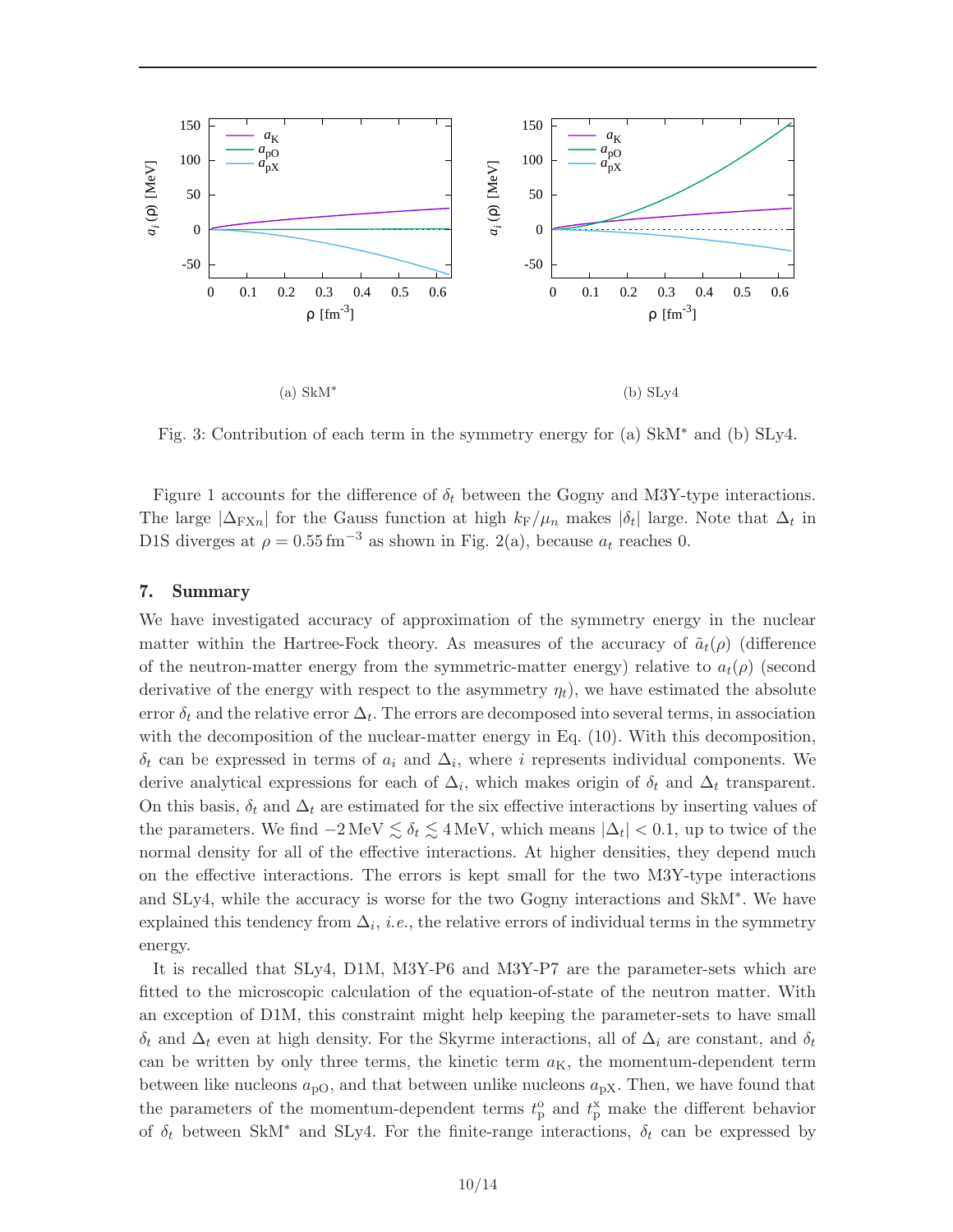the kinetic term  $a_K$ , the Fock terms between like nucleons  $a_{\text{FO}}$  and that between unlike nucleons  $a_{\text{FX}}$ . For given function types, the coefficients of the Fock terms  $\Delta_{\text{FO}}$  and  $\Delta_{\text{FX}}$ are single-variable functions of  $k_F/\mu_n$ , which are independent of the parameters. As shown in Fig. 1,  $\Delta_{\text{FXn}}$  produce significant difference of  $\delta_t$  and  $\Delta_t$  between the Gauss and the Yukawa functions at high density. This suggests that the function type plays a certain role in the accuracy of approximation.

#### Acknowledgment

We thank K. Iida for helpful discussions. This work is financially supported in part by JSPS KAKENHI Grant Number 24105008 and 16K05342.

## A. Parameters of interactions

The parameters of the effective interactions used in this paper, SkM<sup>∗</sup> [7], SLy4 [8], D1S [9], D1M [10], M3Y-P6 and M3Y-P7 [11], are tabulated in Tables A1, A2 and A3.

| parameters                                                             |                          | SLy4       | $SkM^*$    |
|------------------------------------------------------------------------|--------------------------|------------|------------|
| $t_{0}$                                                                | $(MeV fm^3)$             | $-2488.91$ | $-2645.0$  |
| $t_1$                                                                  | $(MeV fm^5)$             | 483.13     | 410.0      |
| $t_2$                                                                  | (MeV fm <sup>5</sup> )   | $-549.40$  | $-135.0$   |
| $x_0$                                                                  |                          | 0.778      | 0.090      |
| $x_1$                                                                  |                          | 0.328      | 0.000      |
| x <sub>2</sub>                                                         |                          | $-1.000$   | 0.000      |
| $t_{\rm c}^{\rm o}$                                                    | $(MeV fm^3)$             | $-2406.95$ | $-382.291$ |
| $t_c^{\rm x}$                                                          | $(MeV fm^3)$             | $-5528.05$ | $-7064.94$ |
| $t_{\rm p}^{\rm o}$                                                    | $(MeV fm^5)$             | 324.663    | 5.000      |
| $t_{\rm p}^{\rm x}$                                                    | $(MeV fm^5)$             | 575.327    | 550.00     |
| $t_{\rho}^{(\stackrel{\mathbf{P}}{\phantom{\scriptsize}\mathbf{SE}})}$ | $(MeV fm^{3(1+\alpha)})$ | $-608.49$  | 2599.17    |
| $t_{\rho}^{\rm (TE)}$                                                  | $(Mev fm^{3(1+\beta)})$  | 5166.12    | 2599.17    |
| $\alpha$                                                               |                          | 1/6        | 1/6        |
| B                                                                      |                          | 1/6        | 1/6        |

Table A1: Parameters of SLy4 & SkM<sup>∗</sup> .

# B. Formulas for symmetry energy

We give some formulas for  $a_i$ , which is defined in Eq. (12), in this Appendix.

The second-order derivatives with respect to the asymmetry of the kinetic-energy term and the density-dependent term are,

$$
\mathcal{E}_{\mathrm{K}}^{(2)} = \frac{\partial^2 \mathcal{E}_{\mathrm{K}}}{\partial \eta_t^2} = \frac{\pi^2 \rho}{4M} (k_{\mathrm{p}}^{-1} + k_{\mathrm{n}}^{-1}),
$$
\n
$$
\mathcal{E}_{\mathrm{DD}}^{(2)} = \frac{\partial^2 \mathcal{E}_{\mathrm{DD}}}{\partial \eta_t^2} = \frac{1}{8} \left( t_{\rho}^{\mathrm{(SE)}} \rho^{\alpha+1} - 3t_{\rho}^{\mathrm{(TE)}} \rho^{\beta+1} \right).
$$
\n(B1)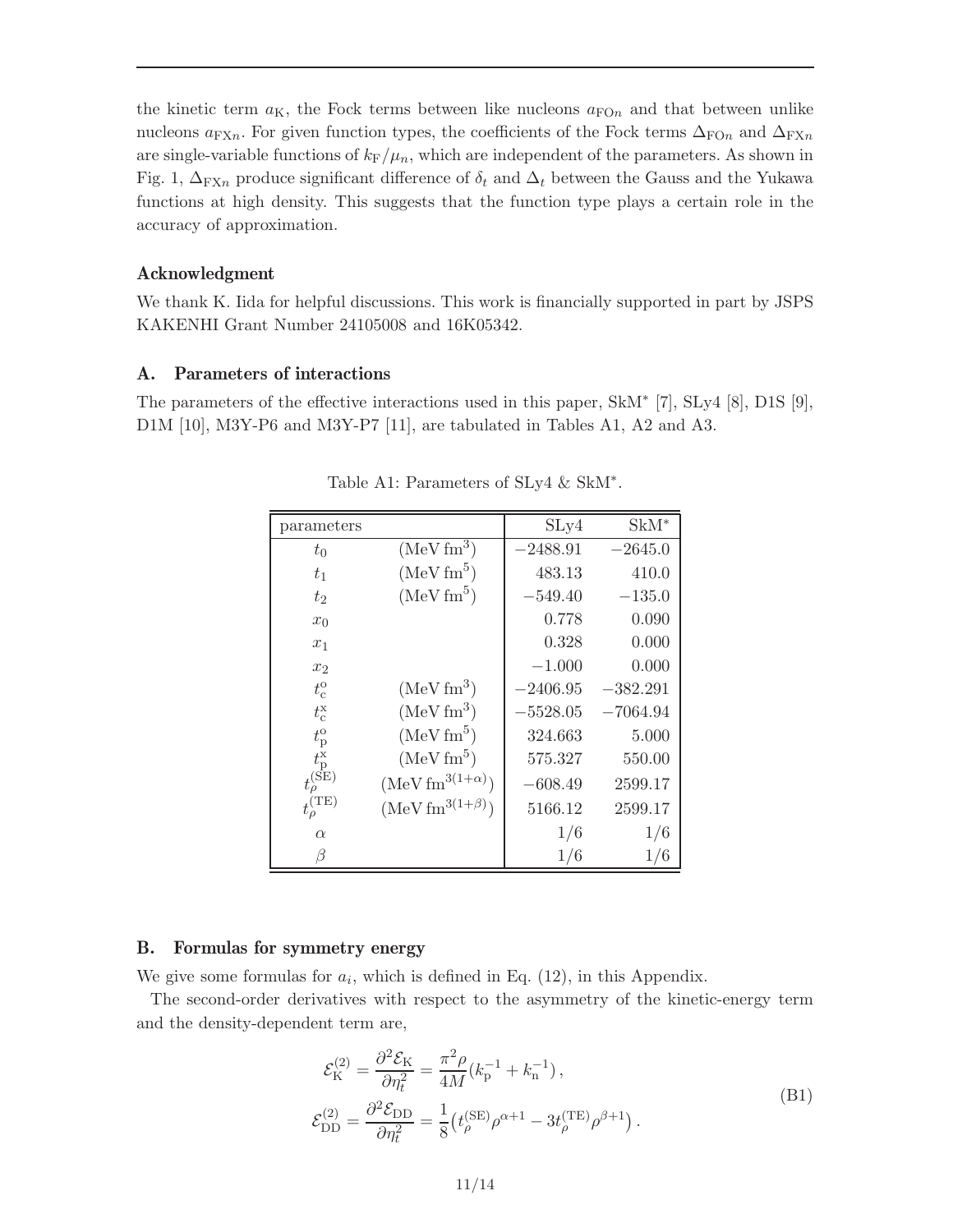| parameters                   |                                         | D1S        | D1M         |
|------------------------------|-----------------------------------------|------------|-------------|
| $\mu_1^{-1}$                 | (f <sub>m</sub> )                       | 0.7        | 0.5         |
| $\mu_2^{-1}$                 | (f <sub>m</sub> )                       | 1.2        | 1.0         |
| $t_1^{(\mathrm{\tilde{W}})}$ | (MeV)                                   | $-1720.3$  | $-12797.57$ |
| $t_1^{(B)}$                  | (MeV)                                   | 1300.0     | 14048.85    |
| $t_1^{(H)}$                  | (MeV)                                   | $-1813.53$ | $-15144.43$ |
| $t_1^{(M)}$                  | (MeV)                                   | 1397.6     | 11963.89    |
| $t_2^{\rm (W)}$              | (MeV)                                   | 103.64     | 490.95      |
| $t_2^{(B)}$                  | (MeV)                                   | $-163.48$  | $-752.27$   |
| $t_2^{(H)}$                  | (MeV)                                   | 162.81     | 675.12      |
| $t_{2}^{\rm (M)}$            | (MeV)                                   | $-223.93$  | $-693.57$   |
| $t_{\rho}^{\rm (SE)}$        | $(\text{MeV}\,\text{fm}^{3(1+\alpha)})$ | 0          | 0           |
| $t_{\rho}^{\rm (TE)}$        | $(\text{MeV fm}^{3(1+\beta)})$          | 2781.2     | 3124.44     |
| $\alpha$                     |                                         |            |             |
| B                            |                                         | 1/3        | 1/3         |

Table A2: Parameter sets of D1S & D1M.

Table A3: Parameter sets of M3Y-P6 & M3Y-P7.

| Parameters                                 |                                 | $M3Y-P6$  | M3Y-P7    |
|--------------------------------------------|---------------------------------|-----------|-----------|
| $\mu_1^{-1}$                               | (f <sub>m</sub> )               | 0.25      | 0.25      |
| $\mu_2^{-1}$                               | (fm)                            | 0.40      | 0.40      |
| $\mu_3^{-1}$                               | (f <sub>m</sub> )               | 1.414     | 1.414     |
| $t_1^{\rm (SE)}$                           | (MeV)                           | 10766     | 10655     |
| $t_1^{\rm (TE)}$                           | (MeV)                           | 8474      | 9592      |
| $t_1^{\rm (SO)}$                           | (MeV)                           | $-728$    | 11510     |
| $t_{1}^{\rm (TO)}$                         | (MeV)                           | 12453     | 13507     |
|                                            | (MeV)                           | $-3520$   | $-3556$   |
| $t_2^{\text{(SE)}}$<br>$t_2^{\text{(TE)}}$ | (MeV)                           | $-4594$   | $-4594$   |
| $t_2^{\rm (SO)}$                           | (MeV)                           | 1386      | 1283      |
| $t_{2}^{\left( \mathrm{TO}\right) }$       | (MeV)                           | $-1588$   | $-1812$   |
| $t_3^{\text{(SE)}}$<br>$t_3^{\text{(TE)}}$ | (MeV)                           | $-10.463$ | $-10.463$ |
|                                            | (MeV)                           | $-10.463$ | $-10.463$ |
| $t_{3}^{\left( \text{SO}\right) }$         | (MeV)                           | 31.389    | 31.389    |
| $t_3^{\rm (TO)}$                           | (MeV)                           | 3.488     | 3.488     |
| $t_{\rho}^{\rm (SE)}$                      | $(\text{MeV fm}^{3(1+\alpha)})$ | 384       | 830       |
| $t_{\rho}^{\rm (TE)}$                      | $(\text{MeV fm}^{3(1+\beta)})$  | 1930      | 1478      |
| $\alpha$                                   |                                 | 1         | 1         |
| $\beta$                                    |                                 | 1/3       | 1/3       |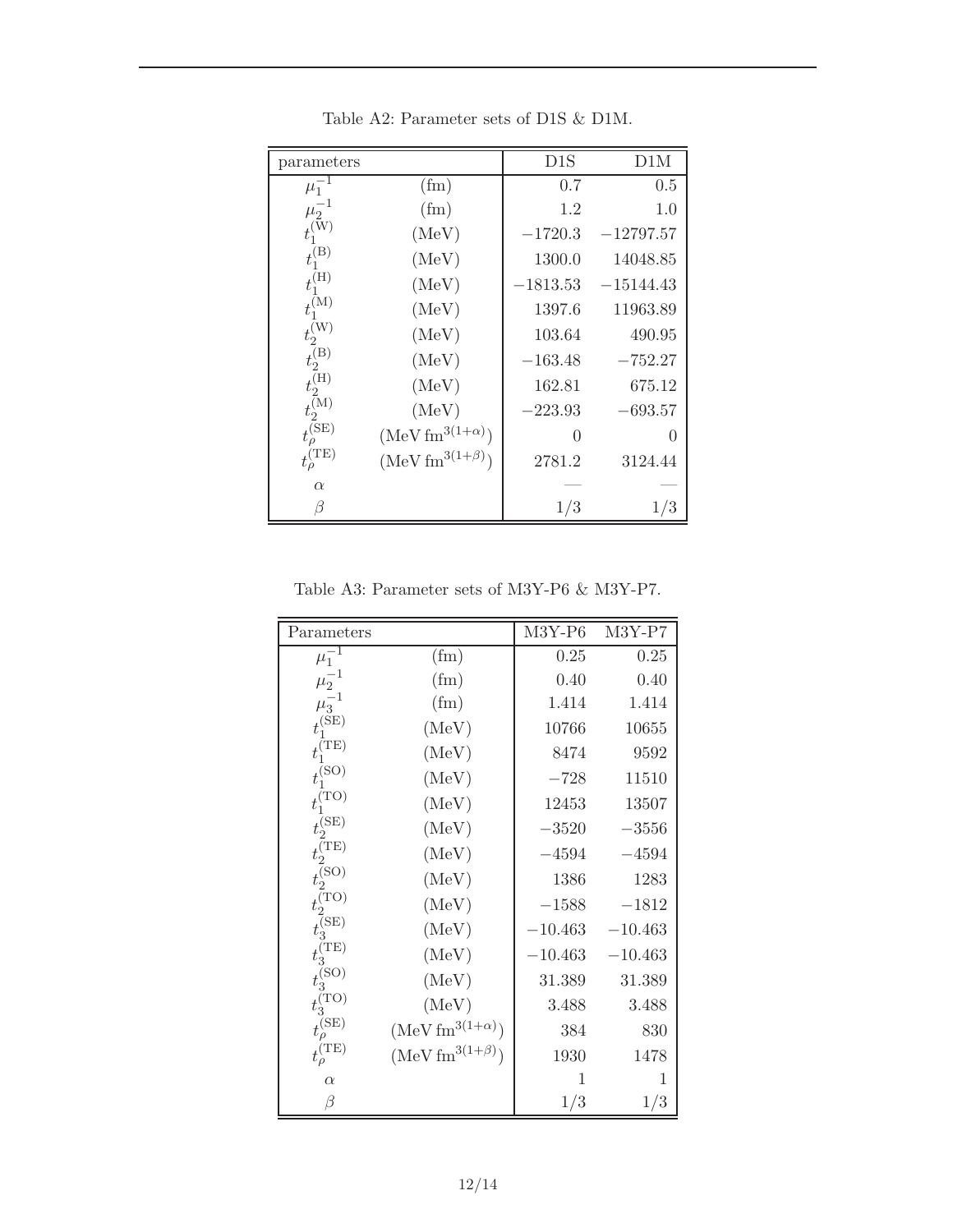The second-order derivatives of the  $W$  functions are represented as follows,

$$
\mathcal{W}_{n}^{\text{H}}(k_{\text{p}},k_{\text{p}})^{(2)} + \mathcal{W}_{n}^{\text{H}}(k_{\text{n}},k_{\text{n}})^{(2)} = 16\pi^{6}\rho^{2}\tilde{f}_{n}(0),
$$
\n
$$
\mathcal{W}_{n}^{\text{H}}(k_{\text{p}},k_{\text{n}})^{(2)} = -8\pi^{6}\rho^{2}\tilde{f}_{n}(0),
$$
\n
$$
\mathcal{W}_{n}^{\text{F}}(k_{\text{p}},k_{\text{p}})^{(2)} + \mathcal{W}_{n}^{\text{F}}(k_{\text{n}},k_{\text{n}})^{(2)} = 32\pi^{6}\rho^{2}\left[k_{\text{p}}^{-4}\int_{0}^{k_{\text{p}}}dk k^{3}\tilde{f}_{n}(2k) + k_{\text{n}}^{-4}\int_{0}^{k_{\text{n}}}dk k^{3}\tilde{f}_{n}(2k)\right],
$$
\n
$$
\mathcal{W}_{n}^{\text{F}}(k_{\text{p}},k_{\text{n}})^{(2)} = 4\pi^{6}\rho^{2}\int_{(k_{\text{p}}-k_{\text{n}})/2}^{(k_{\text{p}}+k_{\text{n}})/2} dk
$$
\n
$$
\times \left[ -\left\{ (k_{\text{p}}^{-4} + k_{\text{n}}^{-4})(k_{\text{p}}^{2} + k_{\text{n}}^{2}) + 4k_{\text{p}}^{-1}k_{\text{n}}^{-1} \right\}k + 4(k_{\text{p}}^{-4} + k_{\text{n}}^{-4})k^{3}\right]\tilde{f}_{n}(2k).
$$
\n(B2)

Each term of Eq.  $(12)$  is given by

$$
a_{\rm K} = \frac{\pi^2 \rho}{4M} k_{\rm F}^{-1},
$$
  
\n
$$
a_{\rm DD} = \frac{\rho}{16} (t_{\rho}^{\rm (SE)} \rho^{\alpha+1} - 3t_{\rho}^{\rm (TE)} \rho^{\beta+1}),
$$
  
\n
$$
a_{\rm HOn} = \frac{1}{2(2\pi)^6} (2t_n^{\rm (W)} + t_n^{\rm (B)} - 2t_n^{\rm (H)} - t_n^{\rm (M)}) \left\{ \mathcal{W}_n^{\rm H}(k_p, k_p)^{(2)} + \mathcal{W}_n^{\rm H}(k_n, k_n)^{(2)} \right\}\Big|_{\eta_t=0}
$$
  
\n
$$
= \frac{\rho}{8} (2t_n^{\rm (W)} + t_n^{\rm (B)} - 2t_n^{\rm (H)} - t_n^{\rm (M)}) \tilde{f}_n(0),
$$
  
\n
$$
a_{\rm HXn} = \frac{1}{(2\pi)^6} (2t_n^{\rm (W)} + t_n^{\rm (B)}) \mathcal{W}_n^{\rm H}(k_p, k_n)^{(2)}\Big|_{\eta_t=0}
$$
  
\n
$$
= -\frac{\rho}{8} (2t_n^{\rm (W)} + t_n^{\rm (B)}) \tilde{f}_n(0),
$$
  
\n
$$
a_{\rm FOn} = \frac{1}{2(2\pi)^6} (2t_n^{\rm (M)} + t_n^{\rm (H)} - 2t_n^{\rm (B)} - t_n^{\rm (W)}) \left\{ \mathcal{W}_n^{\rm F}(k_p, k_p)^{(2)} + \mathcal{W}_n^{\rm F}(k_n, k_n)^{(2)} \right\}\Big|_{\eta_t=0}
$$
  
\n
$$
= \frac{\rho}{2} (2t_n^{\rm (M)} + t_n^{\rm (H)} - 2t_n^{\rm (B)} - t_n^{\rm (W)}) k_{\rm F}^{-4} \int_0^{k_{\rm F}} dk \, k^3 \, \tilde{f}_n(2k)
$$
  
\n
$$
a_{\rm FXn} = \frac{1}{(2\pi)^6} (2t_n^{\rm (M)} + t_n^{\rm (H)}) \mathcal{W}_n^{\rm F}(k_p, k_n)^{(2)}\Big|_{\eta_t=0}
$$
  
\n
$$
= \frac{\rho}{2}
$$

# C. Explicit expressions of  $\Delta_{\text{FO}n}$  and  $\Delta_{\text{FX}n}$

If the function form is specified,  $\Delta_{\text{FOn}}$  and  $\Delta_{\text{FXn}}$  can be expressed in more explicit manner. We here denote  $k_F/\mu_n$  by x. Then  $\Delta_{FOn}$  and  $\Delta_{FXn}$  become functions only of x for a given function form.

For the Gauss function  $f(r) = e^{-(\mu r)^2}$ , whose Fourier transform is  $\tilde{f}(2k) =$  $(\sqrt{\pi}/\mu)^3 e^{-(k/\mu)^2}$ , we obtain

$$
\Delta_{\text{FO}} = \frac{3}{x^2} \cdot \frac{1}{1 - e^{-x^2} - x^2 e^{-x^2}} \Big[ -1 + 3(1 - 2^{-1/3})x^2 + (2 - x^2) e^{-x^2} - (1 - 2^{-1/3}x^2) e^{-2^{2/3}x^2} + \sqrt{\pi} x^3 \{ \text{erf}(2^{1/3}x) - \text{erf}(x) \} \Big] - 1, \tag{C1}
$$
\n
$$
\Delta_{\text{FX}} = \frac{3}{x^2} \cdot \frac{2 - 3x^2 - 2e^{-x^2} + x^2 e^{-x^2} + \sqrt{\pi} x^3 \, \text{erf}(x)}{-1 + x^2 + e^{-x^2}} - 1,
$$
\n
$$
\text{erf}(x) = (2/\sqrt{\pi}) \int_x^x e^{-t^2} dt.
$$

where  $\text{erf}(x) = (2/\sqrt{\pi}) \int_0^x e^{-t^2} dt$ .